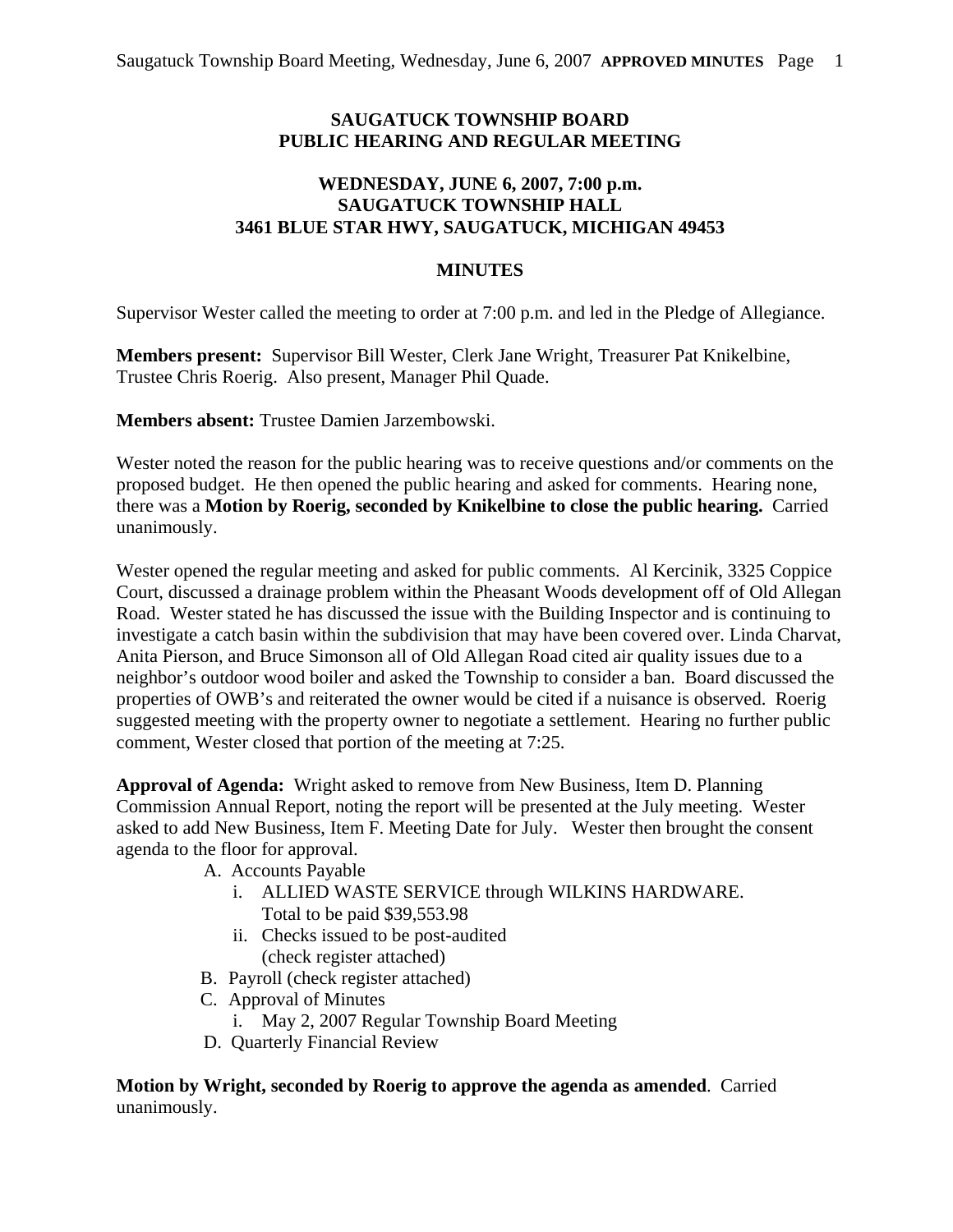## **Correspondence:**

A. Request Permission for Fireworks Display on Lakeshore Drive. Wright stated a landowner is requesting township permission for a small firework show on June  $9<sup>th</sup>$ . She added the Zoning Administrator relayed the need for a motion of the board to comply with township ordinance. Roerig asked if the Fire Chief has given approval. Wright stated the pyrotechnic company performing the show has received a permit from the Coast Guard, verbal permission from the Fire Chief, and listed the township as additional insured on a liability insurance policy. **Motion by Roerig, seconded by Knikelbine to authorize the Clerk to give township permission for Captain Boom, LLC to perform a fireworks display if applicant has received all other permit approvals and lists the township as additional insured on their policy.** Motion carried unanimously.

#### **Unfinished Business:** None.

#### **New Business:**

- A. 2006/2007 Budget Amendments. Quade explained the need to amend the budget before June  $30<sup>th</sup>$  to remain compliant with state law and described each departmental adjustment proposed. **Motion by Roerig, seconded by Wright to accept the budget amendments dated 5/30/2007 as presented.** Carried unanimously.
- B. Review and Adopt the 2007/2008 Budget. Quade stated the budget has been available for questions or comments for several weeks. **Motion by Wright, seconded by Knikelbine to adopt the 2007/2008 Saugatuck Township annual budget as presented.** Roll call vote: Wester-yes, Wright-yes, Knikelbine-yes, Roerig-yes. Wester declared the motion carried 4-0 and the budget adopted. Quade noted the need for an additional motion to adopt the salary resolution for elected officials. **Motion by Wright, seconded by Knikelbine to adopt the 2007/2008 salary resolution as presented.** Roll call vote: Wester-yes, Wright-yes, Knikelbine-yes, Roerig-yes. Wester declared the motion adopted.
- C. Review and Approve the 2007/2008 Fire District Budget. Wright noted Bill Kaye, Fire Board Chairman, was present in the audience if there were questions on the proposed budget. She added it was an excellent budget in her opinion and commended the Fire Board for holding the same millage rate for 3 years which reflects a reduction in millage from 4 years ago. Roerig agreed and made a **Motion by Roerig, seconded by Wright to approve the proposed 2007/2008 annual budget for the Saugatuck Township Fire District as presented.** Carried unanimously.
- D. MSP Request for Funds. Wester introduced Michigan State Troopers Nate Grant and George Duncan who addressed the audience and board. Grant stated the post is in the process of raising funds to purchase lifesaving automatic external defibrillators (AEDs). He added they are trying to purchase 2 units for the local post and the model desired would be compatible with AMR at a cost of \$2,170 each. Additional information was given and discussion about the use of the units took place. Wright suggested the township approve the purchase of one unit and gather donated funds from the community for the purchase of a second unit. Roerig offered to donate his net paycheck until enough funds are gathered for the second unit. Wester offered to donate his 3% pay increase to the fund and Knikelbine, Quade, and members of the audience came forward with cash in the amount of \$87.00 to start the fund. **Motion by Wright, seconded by Knikelbine to**